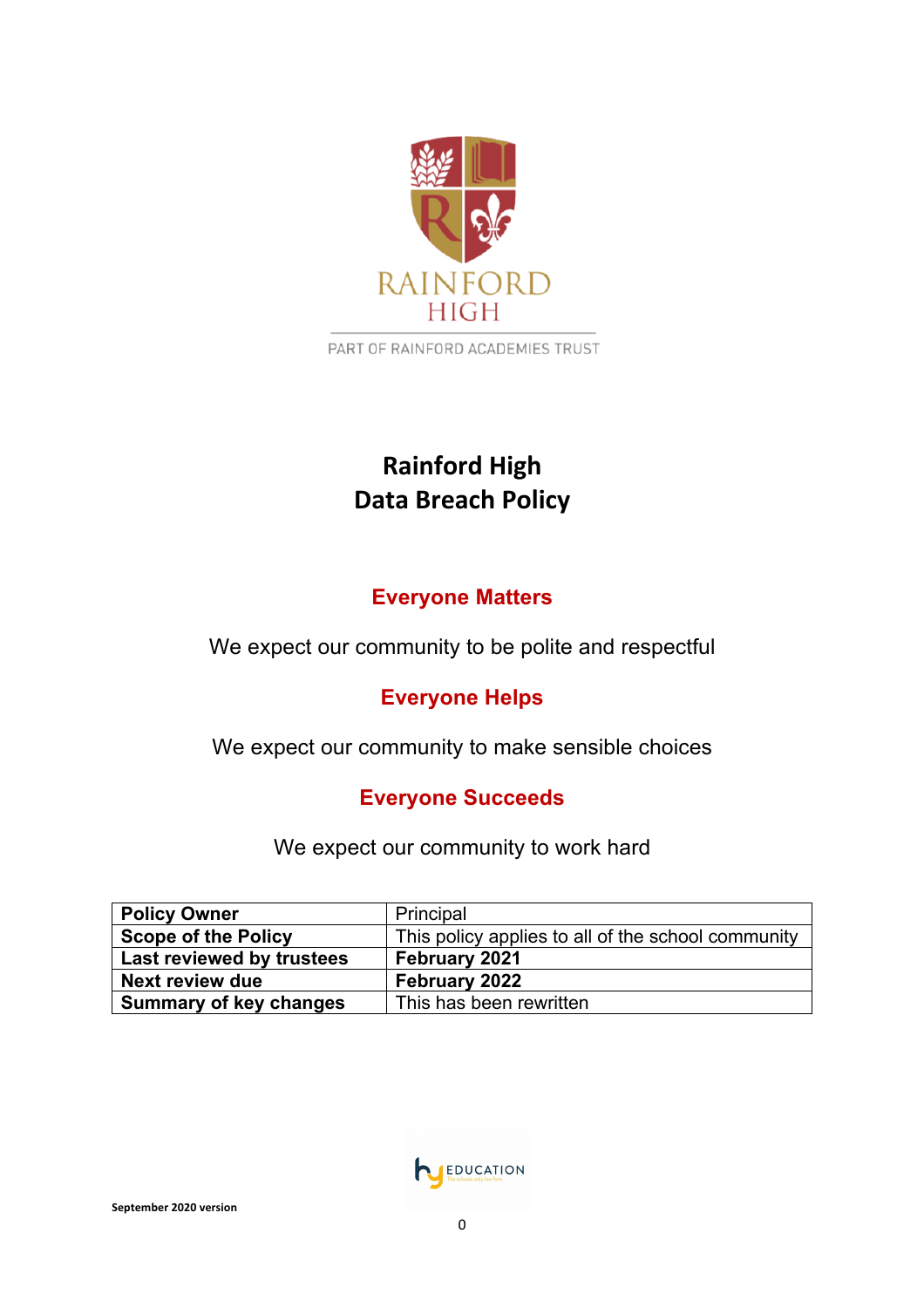# **Policy Statement**

- 1.1 Rainford High Technology College ("the School") processes a significant amount of personal information about its pupils, parents, staff, volunteers and other individuals who we come into contact with. This can include sensitive information ("Special Category Data").
- 1.2 By complying with our own internal data protection procedures, and through promoting a strong culture of data protection compliance, our aim is to avoid the occurrence of a data breach. However, we recognise that in the event of a data breach, it is critical that we have effective response procedures in place to minimise the impact on those affected.
- 1.3 The General Data Protection Regulation ("GDPR") also places reporting obligations on the School, as a data controller, in the event of a data breach. This procedure has been implemented to ensure that appropriate action is taken in a timely manner to comply with the requirements of the GDPR.
- 1.4 This procedure applies to all school staff, trustees, volunteers and contractors.

# **2. Identifying a Data Breach**

- 2.1 A data breach means a breach of security leading to the destruction, loss, alteration, unauthorised disclosure of, or access to, personal information. It is therefore important to recognise that a data breach is not just the loss of personal information.
- 2.2 Examples of data breaches include the following:
	- (a) Loss or theft of personal data and / or equipment on which data is stored.
	- (b) Sending personal information to the incorrect recipient.
	- (c) Unauthorised access of personal information.
	- (d) Hacking.
	- (e) Cyber-attack.
	- (f) Accidental destruction.
- 2.3 The above list is not exhaustive. If you are in any doubt as to whether a data breach has occurred or not, you should err on the side of caution and report it in accordance with this procedure.

# **3. Reporting the Breach and Immediate Steps**

3.1 Any person who has personally caused a data breach, discovers a data breach, or is informed of the occurrence of a data breach, must immediately notify the Headteacher. If the Headteacher is unavailable, then the Data Protection Officer ("DPO") should be notified directly.

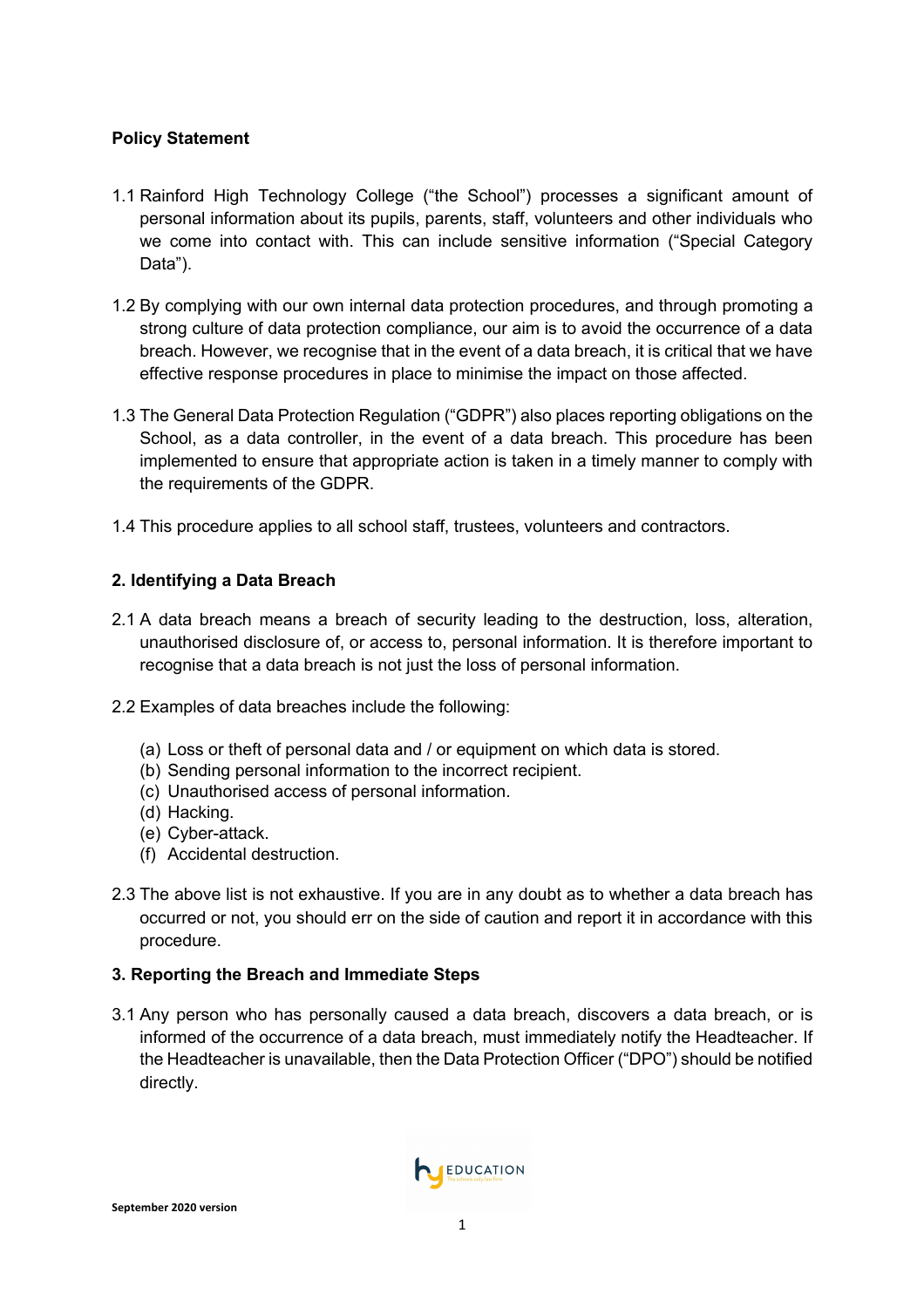- 3.2 The Headteacher must immediately report the data breach to the DPO by telephone (0161 543 8884) or email (DPO@wearehy.com).
- 3.3 If, in the opinion of the DPO, the data breach is likely to result in a risk to the rights and freedoms of those affected, the Chair of Trustees should be notified.
- 3.4 The DPO will be responsible for assessing the data breach and advising the school on any immediate action that it may need to take to address any risks arising. In doing so, the DPO will consider the following:
	- (a) Is the data breach still occurring?
	- (b) If the answer to (a) is yes, then immediate steps must be agreed to minimise the breach from continuing.
	- (c) Consideration should be given to notifying the police if the breach was caused by, or suspected to have been caused by, unlawful activity (e.g. hacking). The police should also be notified if the breach may lead to unlawful activity in the future (e.g. if bank details have been lost in human error, this could lead to fraud in the future).
	- (d) Any third parties who may be affected by the breach should be notified. This could include the relevant local authority departments (e.g. Children Services) and service providers.
	- (e) If the nature of the breach is such that it may result in media or press enquiries, those responsible for handling such enquiries should be notified. The DPO will also assist with any information to be provided to the media.
	- (f) ICT technicians at the school and / or third-party ICT providers should be consulted, if appropriate, to advise on any security measures that can be put in place to minimise the impact of the breach e.g. shutting down systems, changing passwords, retrieving lost data.
	- (g) Where bank details have been lost or stolen, banks should be contacted to assist them in responding to any potentially fraudulent activity.

# **4. Investigation**

- 4.1 The DPO must immediately support the school in investigating the data breach reported, taking such steps as are reasonable to identify the following:-
	- (a) When the breach occurred.
	- (b) The factual background relating to the breach.
	- (c) Who has been affected by the breach e.g. staff, parents or pupils.
	- (d) The number of people affected by the breach.
	- (e) The type and sensitivity of the data concerned.
	- (f) The consequences or potential consequences of the breach.
	- (g) The measures put in place to minimise the breach.

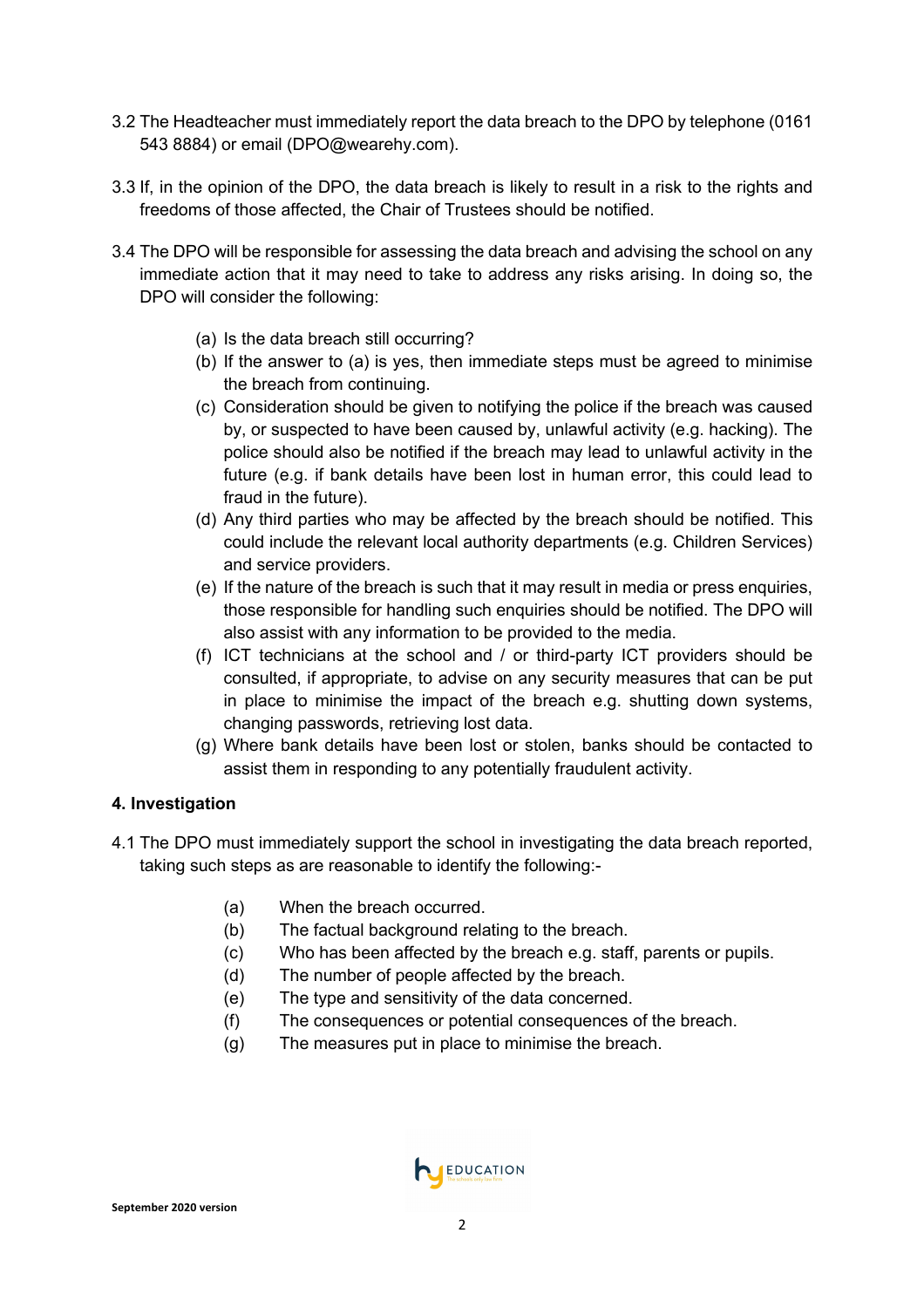4.2 The investigation should be completed urgently as its findings will inform whether the Information Commissioner's Office ("ICO") and/or data subjects need to be informed.

### **5. Record of Breach**

The DPO must record the data breach in the Data Breach Record.

### **6. Notification of a Data Breach to the ICO**

- 6.1 Subject to 6.3, the DPO will ensure that a data breach is reported to the ICO not later than 72 hours after the School became aware of the breach using the letter template at appendix 1.
- 6.2 Where the notification to the ICO is not made within 72 hours, it shall be accompanied by reasons for the delay.
- 6.3 If the data breach is unlikely to result in a risk to the rights and freedoms of those affected by the breach, then the notification to the ICO described at 6.1 will not be necessary.
- 6.4 A data breach is likely to result in a risk to the rights and freedoms of those affected by the breach if it causes a loss of control over their personal information or limitation of their rights, discrimination, identity theft or fraud, financial loss, damage to reputation, loss of confidentiality. These examples are not exhaustive, and the breach must be assessed on a case by case basis by the DPO.
- 6.5 If a notification to the ICO is made, the DPO will ensure that appropriate steps are taken to fully co-operate with their requests / investigations.

#### **7. Notifying the Data Subject(s)**

- 7.1 Subject to 7.2, if the data breach is likely to result in a high risk to the rights and freedoms of the data subject(s) the DPO will ensure that steps are taken by the School to notify the data subjects without delay using the letter template at appendix 2.
- 7.2 Those affected by the data breach need not be notified if any of the following apply:-
	- (a) The School had implemented appropriate technical and organisational measures, and those measures were applied to the personal information affected by the data breach, in particular, those that ensure the personal information is unintelligible to any person who is not authorised to access it, such as encryption and the data is recoverable e.g. as it was backed-up.
	- (b) The School has taken subsequent measures which ensure that the high risk to the rights and freedoms of data subjects is no longer likely to materialise.

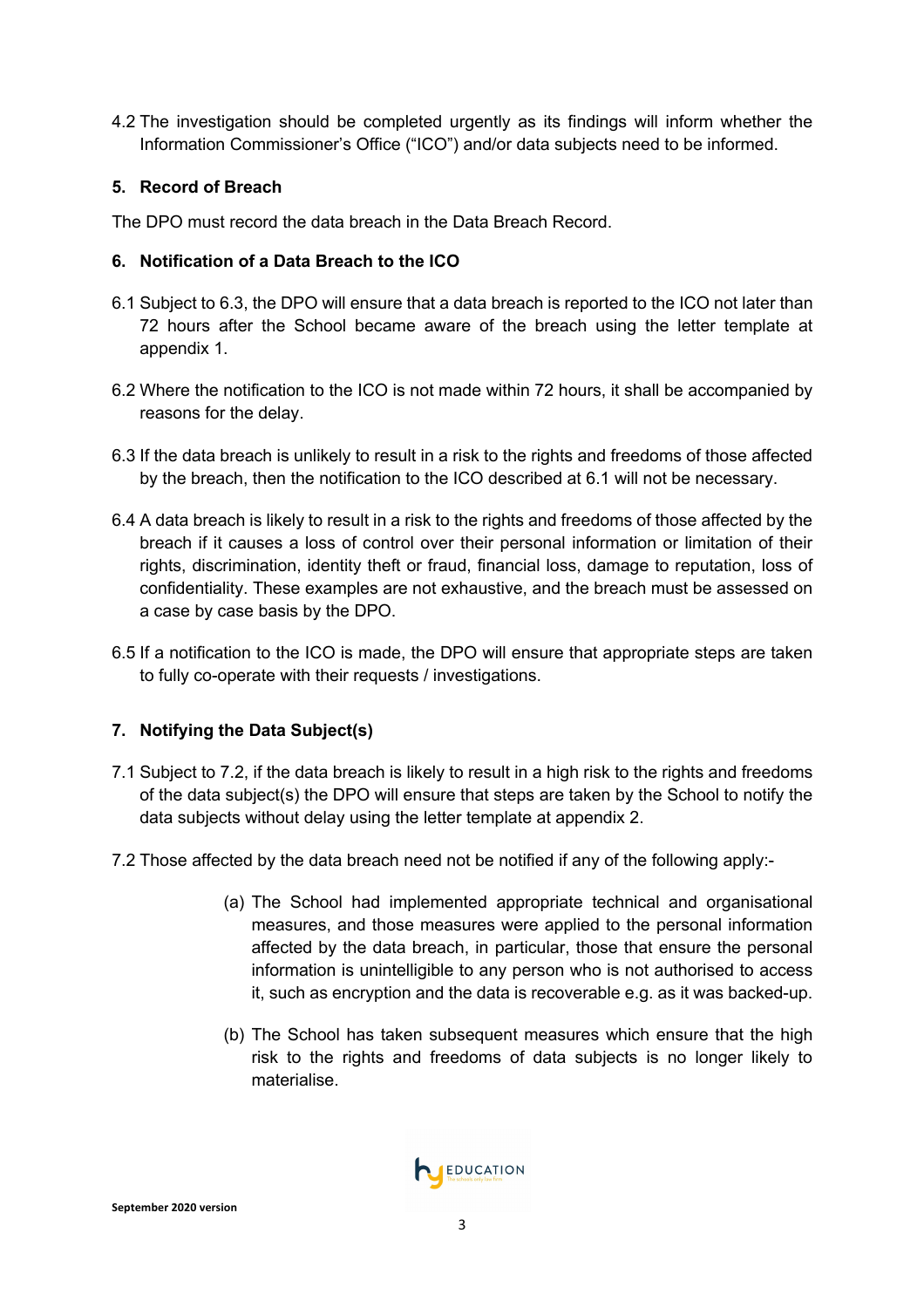#### **8. Post Breach Procedure**

- 8.1 It is imperative that regardless of how serious or minor the breach, lessons are learnt, and measures are put in place to avoid a similar incident occurring again in the future.
- 8.2 The measures put in place should be proportionate to the breach. However, such measures could include the provision of further training, introduction of new policies and procedures or changes to security measures.
- 8.3 Where the breach was notified to the Chair of Trustees in accordance with 3.2, the Headteacher will report the findings of the investigation at the next Trustees meeting including the measures introduced to avoid any future breaches.

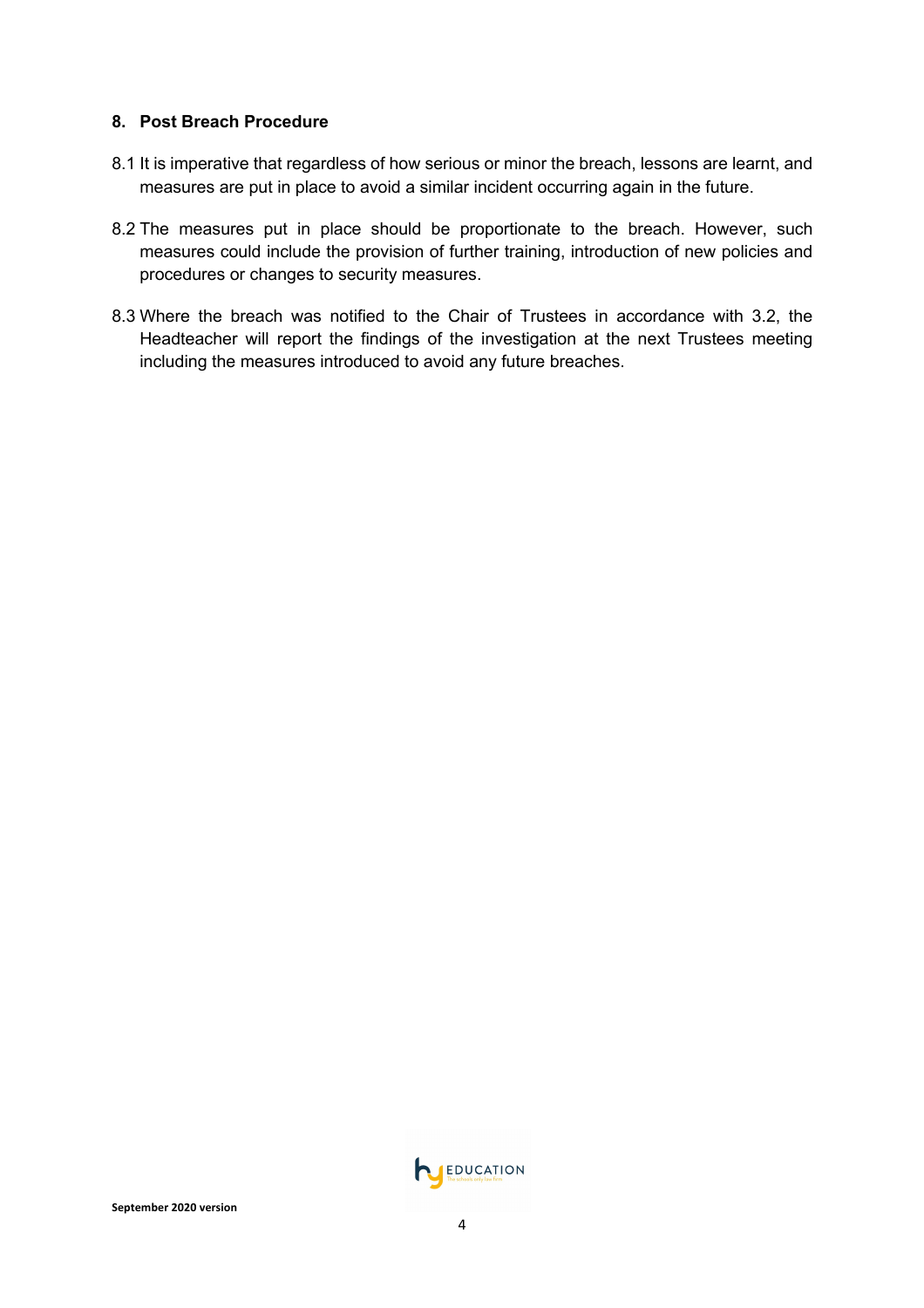### **APPENDIX 1**

The Information Commissioner's Office [Insert Address 1] [Insert Address 2] [Insert Postcode]

[Date]

Dear Sirs,

#### **Notification of a Data Breach in accordance with Article 33 of the General Data Protection Regulation ("GDPR")**

We write to the Information Commissioner's Office in accordance with Article 33 of the GDPR to provide notification of a data breach. It is considered that the breach is notifiable on the basis that it is likely to result in a risk to the rights and freedoms of those affected.

[We are aware that notification should be made to the ICO by no later than 72 hours after having become aware of the data breach. Unfortunately, we were unable to comply with this requirement for the following reasons XXXXXX]

#### **The nature of the data breach, the categories and approximate number of data subjects concerned, and the categories and approximate number of personal data records concerned**

#### [INSERT DETAIL]

#### **Name and contact details of the DPO**

**HY Education** 3 Reed House Hunters Lane Rochdale OL16 1YL DPO@wearehy.com

#### **The likely consequences of the data breach**

[INSERT DETAIL]

#### **Measures taken or proposed to be taken by the School to address the data breach**

[INSERT DETAIL]

We look forward to your office contacting us shortly.

Yours faithfully,

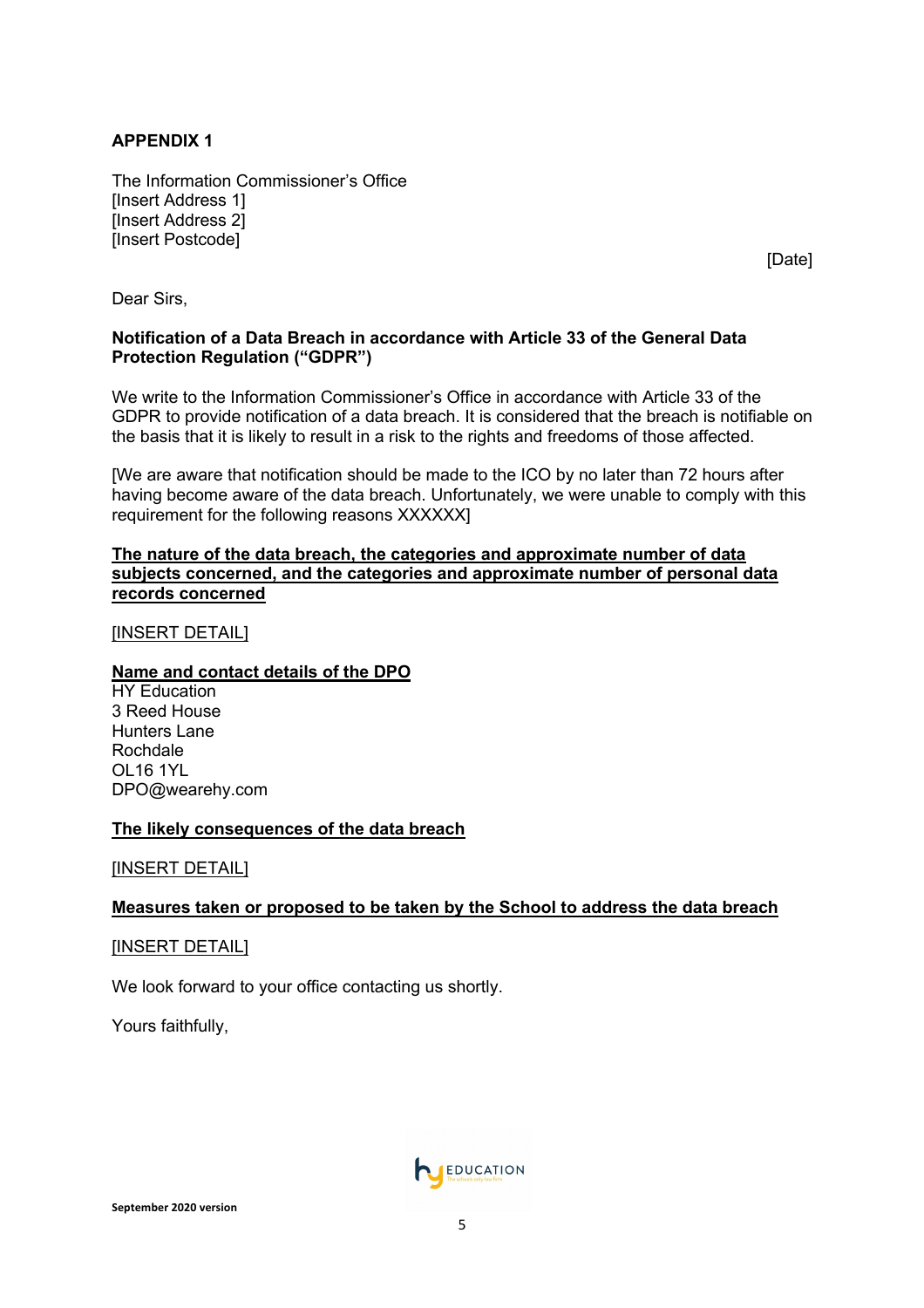### **APPENDIX 2**

[Name] [Insert Address 1] [Insert Address 2] [Insert Postcode] [Date]

Dear XXXX

#### **Notification of a Data Breach**

We write to advise you of a recent data breach within the school. Having considered the nature of the breach, we have reported this to the Information Commissioner's Office who will advise us of the next steps in their process. The ICO is the UK's independent body set up to uphold information rights.

The purpose of this letter is to provide you with information about the data breach, how it occurred, who it has affected, the type of information which the breach relates to, the consequences of the breach and the measures we have taken to address the breach.

#### **Details of the breach**

[INSERT DETAIL]

#### **Name and contact details of the Data Protection Officer**

We have an appointed data protection officer who is actively working with the school to address the data breach and their contact details are as follows:-

HY Education 3 Reed House Hunters Lane Rochdale OL16 1YL DPO@wearehy.com

#### **The likely consequences of the data breach**

[INSERT DETAIL]

#### **Measures taken or proposed to be taken by the School to address the data breach**

[INSERT DETAIL]